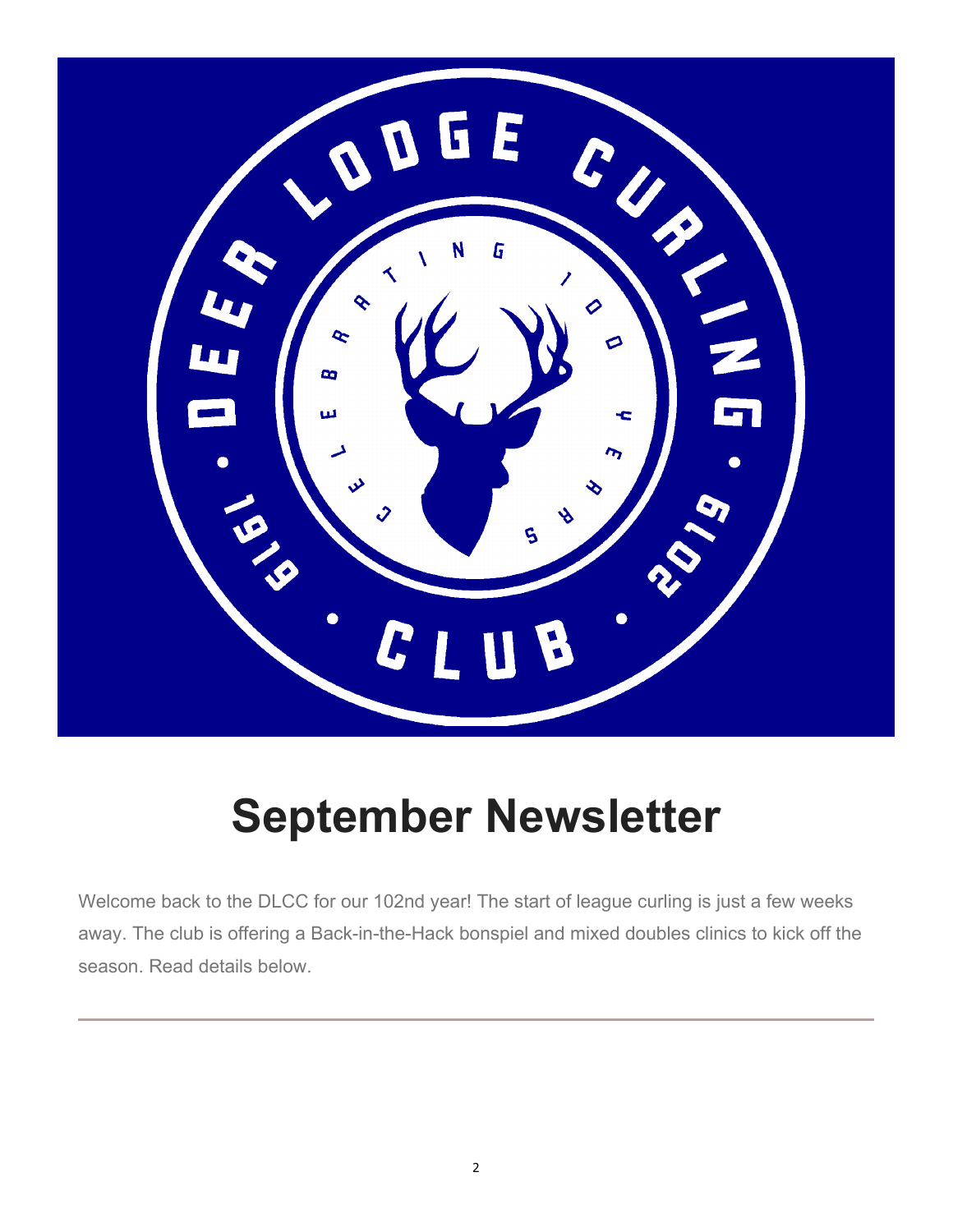

## **Registration Info!**

If you still need to register your team for this upcoming season, you still have time! If you are looking to play in one of the evening House Leagues (formerly called "Men's league"), please contact Scott at diccmembershipdraw@gmail.com.

League play will start on October 20. If you are looking to play during the daytime or on the weekend, please contact dicccontact@gmail.com.

For the House Leagues, instead of each curler signing themselves up as individuals, this year we are collecting registrations by team. So one player will be signing up and paying for their entire team. Registration forms, proof of vaccination, and all money must be collected before you are allowed to step onto the ice.

Click here for more information on our leagues and application forms. New for the 2021-22 season - read about the club's refund policy.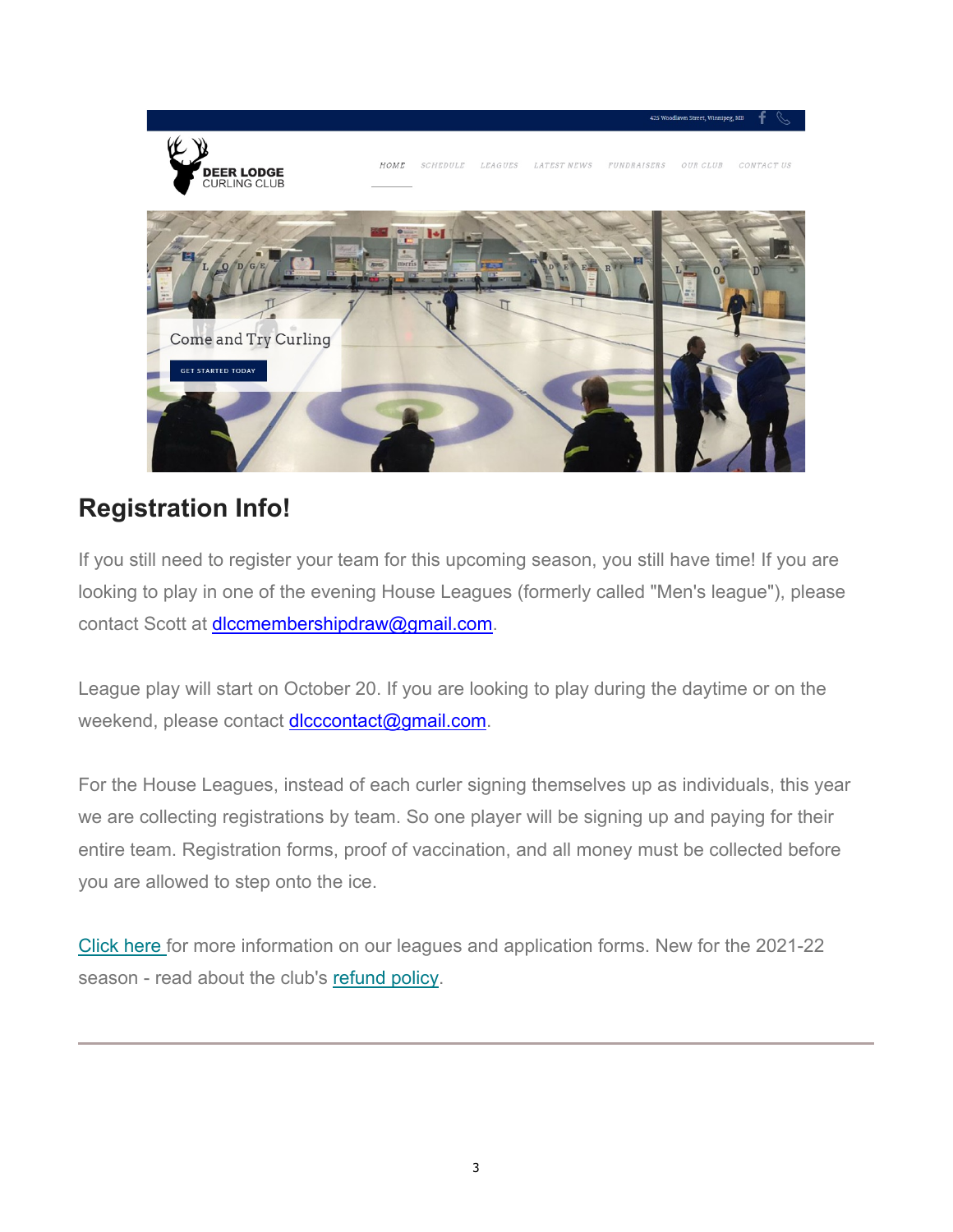## **Free Opening Bonspiel for Members!**

The club is hosting a FREE bonspiel for anyone who curled at DLCC last year and is returning to curl this season. The Back-in-the-Hack spiel will be held October 12-17, with 32 spots open. Each team will also get \$80 to use at the bar. To sign up, please email Scott at diccmembershipdraw@gmail.com. Registration deadline is October 1.



### **Mixed Doubles Clinics!**

DLCC is offering FREE mixed doubles clinics on Tuesday, October 5 and Wednesday, October 6, both nights from 6-8 pm. Learn the rules and strategy for this exciting game that made its Olympic debut in 2018. The clinics are also a great way to get some practice in before the season begins. DLCC's mixed doubles league will be played on Tuesday nights at 5:30 pm, starting October 19.

To register for the clinics or the mixed doubles league, please contact Sean at 204-250-3873 or seangrassie@hotmail.com.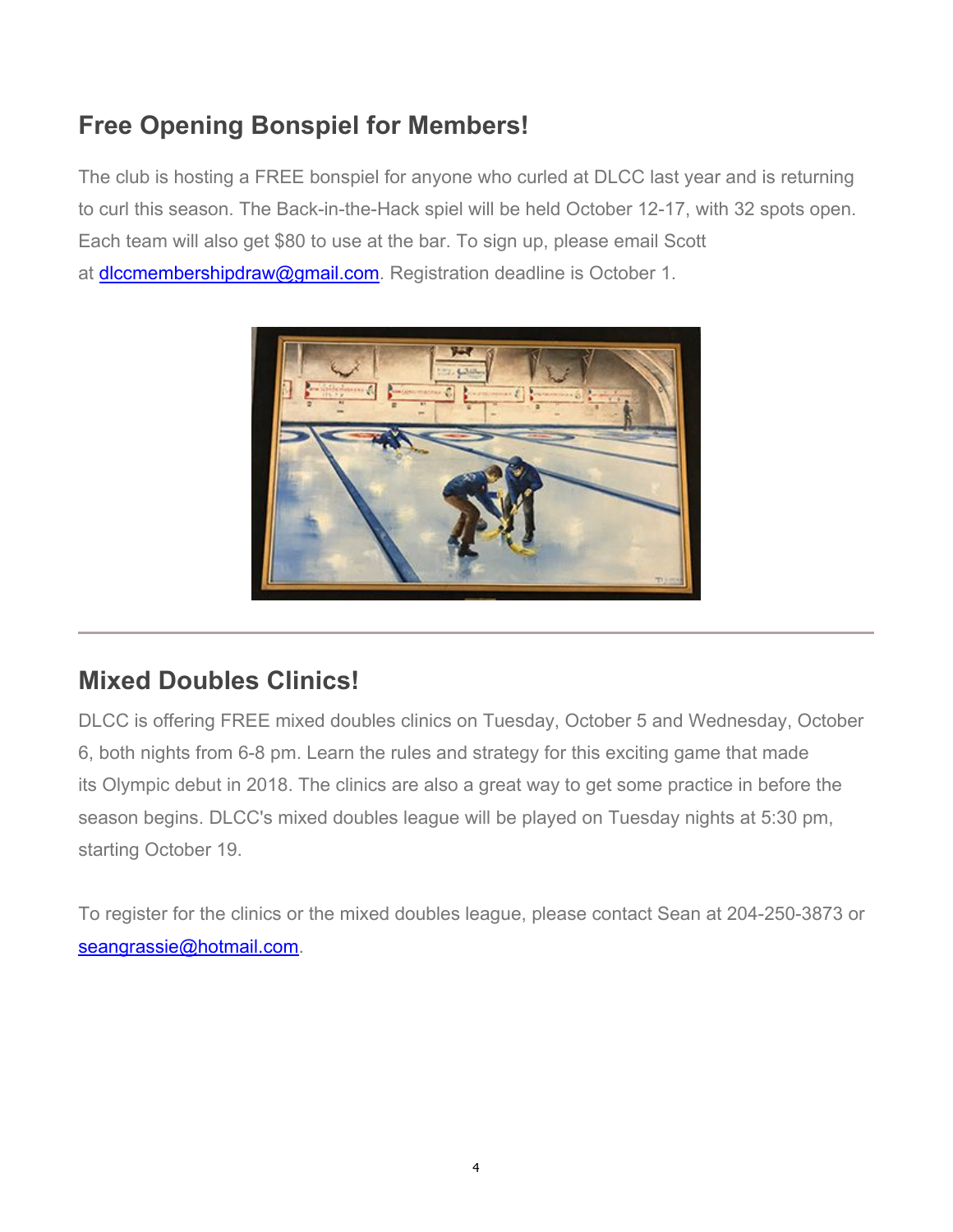

#### **Junior Program!**

The DLCC junior program will be held on Sundays, with Little Rocks (ages 6-9) from 2-2:45 pm and Bantam (ages 9-15) from 3-5 pm. For more information, please contact Doug at 204-697- 0407 or diccjuniorbantam@gmail.com.

#### **Curling Club Provincials!**

The Nature's Bounty Curling Club Provincial Championship will be held October 28-31 in Brandon. In years past there have been regional qualifiers and the DLCC has sent both men's and women's teams. With a shortage of time this year, Curl MB has made this a direct-entry provincial event with all clubs allowed one entry. If you and your team are interested in representing the DLCC at the Curling Club Provincials, please email Corey at diccpresident@gmail.com and there will be a random draw held ahead of the entry deadline (Oct 14). The national championship will be held November 28-December 4 in Ottawa.

#### **Events & Latest News**